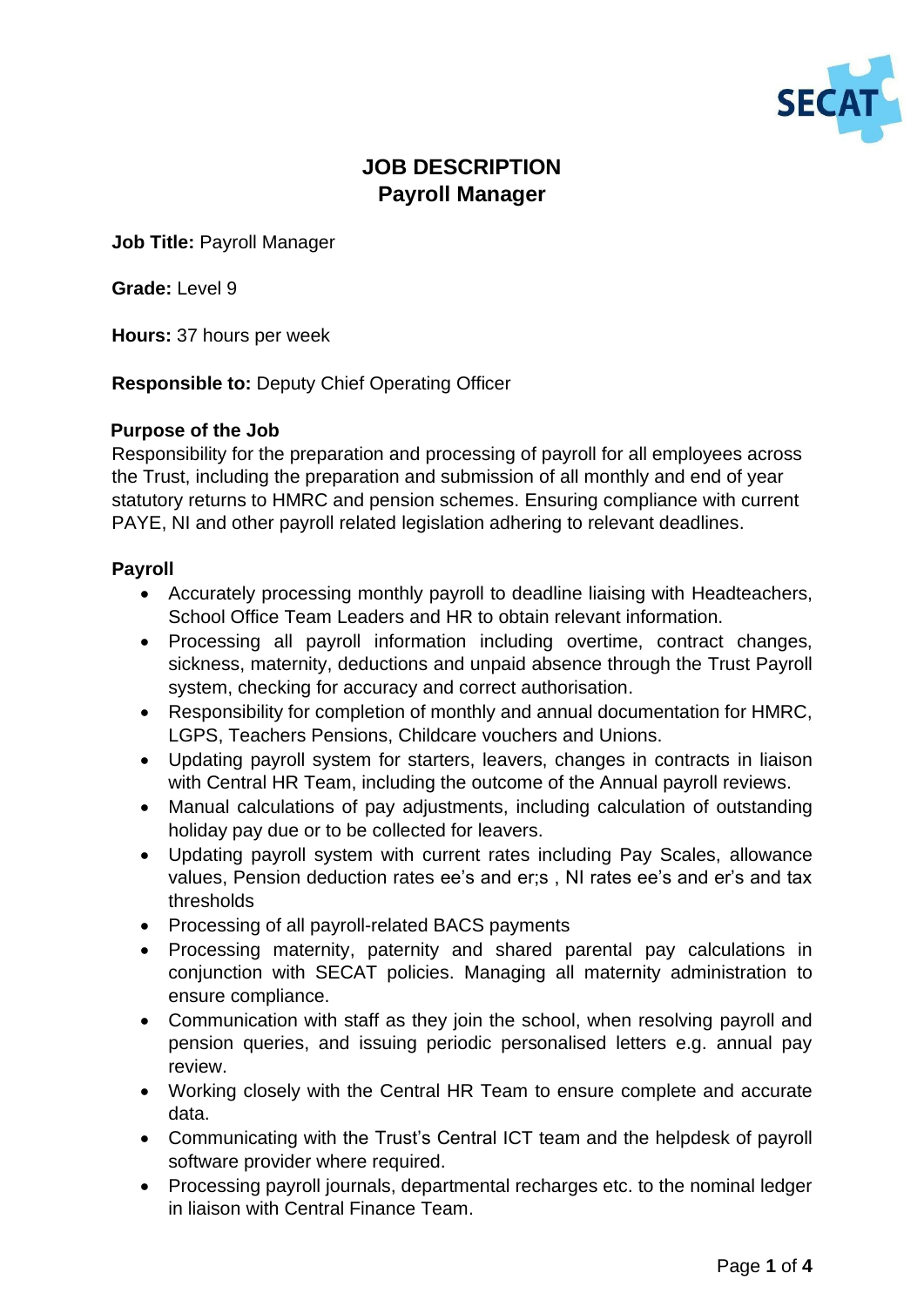- Ensuring processes, systems and communications reflect the changes as a result of legislation, benefits offered etc.
- Working closely with the Central Finance team to reconcile the payroll control accounts on a monthly basis and resolving any reconciliation queries.
- Management of epayslips with Trust payroll system

# **Pensions**

- Maintenance of payroll information such as pension scheme membership in the payroll system and issuing relevant letters for both Teachers' Pension and Local Government Pension Schemes.
- Enrolling staff into the relevant pension schemes.
- Completion of monthly pension administration duties, ensuring timely submission of all pension documentation, including starter and leaver forms.
- Complying with automatic enrolment legislation and communicating changes with staff.
- Updating the payroll system for changes to pension provision including Teachers' Pension Scheme and liaising with the Trust software provider.
- Managing the annual pension submissions and reconciliations and assisting external auditors with any queries.

# **General**

- To participate in the performance and development review process, taking personal responsibility for identification of learning, development and training opportunities in discussion with line manager.
- To ensure that all administrative duties, checks, documentation, reports and return are completed accurately and submitted within required deadlines.
- To deal with correspondence promptly and as required.
- To ensure that all Trust policies and procedures are followed.
- To ensure that all duties and services provided are in accordance with the Trust's Equal Opportunities Policy and practices in respect of both employment issues and the delivery of services to the community.
- To ensure that all duties and services provided are in accordance with the Trust's Data Protection Policy and practices and reporting to the DPO any concerns or requests.
- To undertake any training commensurate to the post and attend relevant meetings as required by the Trust.

The Trust Board is committed to safeguarding and promoting the welfare of children and young people and expects all staff and volunteers to share in this commitment.

The duties above are neither exclusive nor exhaustive and the post holder may be required by the Chief Executive Officer to carry out appropriate duties within the context of the job, skills and grade at any site within the Trust.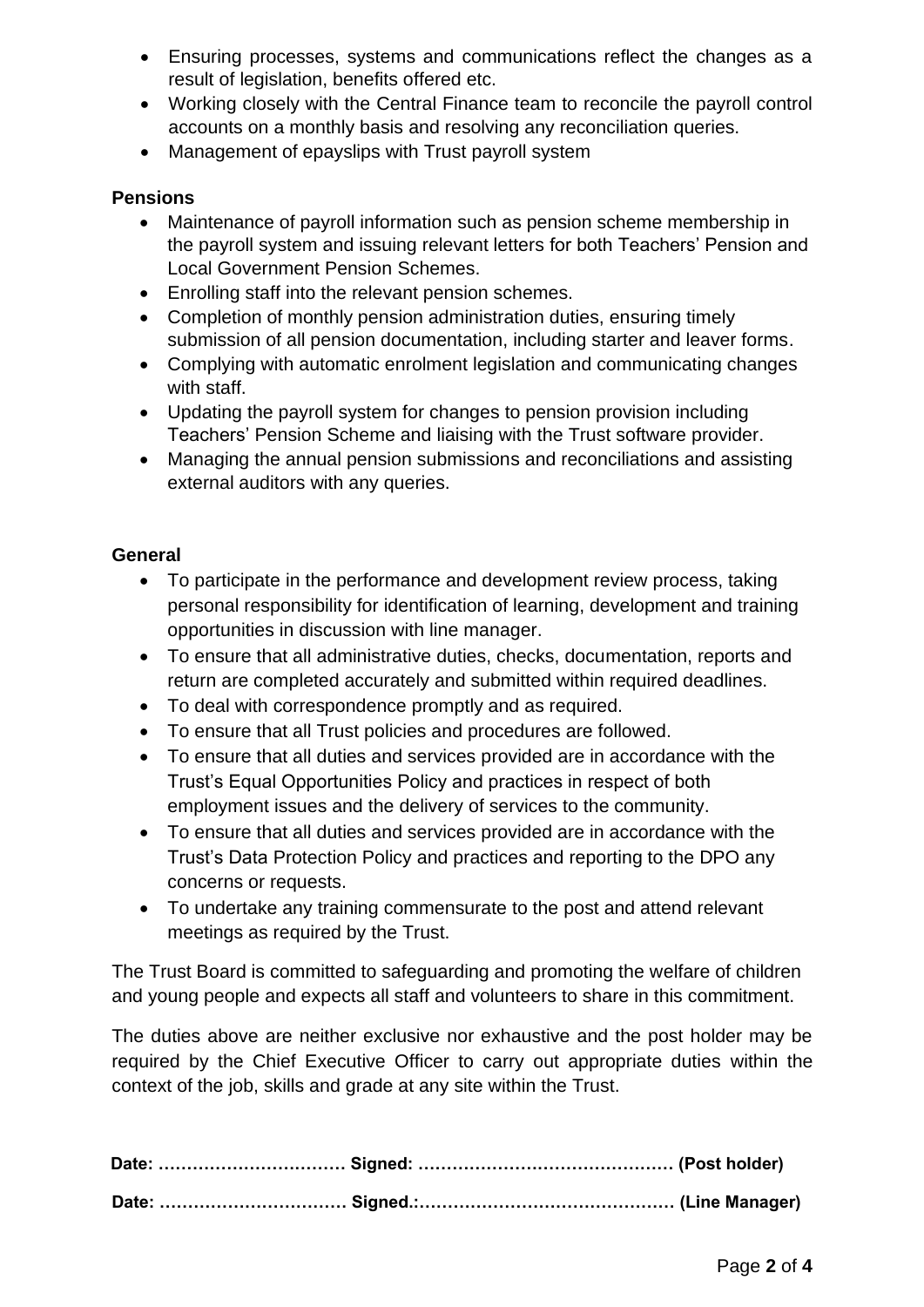## **Payroll Manager Person Specification**

|                              | <b>Essential</b>                                                                                                                                                                                                                                                                                                                                                                                                                                                                                                                                                                                                                                                     | <b>Desirable</b>                                                                                                                                          |
|------------------------------|----------------------------------------------------------------------------------------------------------------------------------------------------------------------------------------------------------------------------------------------------------------------------------------------------------------------------------------------------------------------------------------------------------------------------------------------------------------------------------------------------------------------------------------------------------------------------------------------------------------------------------------------------------------------|-----------------------------------------------------------------------------------------------------------------------------------------------------------|
| <b>Qualifications</b>        | 5 GCSEs including English and Maths<br>٠<br>High level of literacy and numeracy<br>٠<br>High level of IT skills including<br>$\bullet$<br>Microsoft Office and Excel<br>Ownership and commitment to<br>$\bullet$<br>continuous learning and development                                                                                                                                                                                                                                                                                                                                                                                                              | <b>CIPP Degree</b><br>$\bullet$<br>Qualification in payroll<br>and/or pensions<br>management or<br>equivalent                                             |
| <b>Experience</b>            | Significant experience of managing<br>$\bullet$<br>payroll and pension provision within<br>an organisation<br>Demonstrable knowledge of current<br>legislation with regards to pay<br>conditions<br>Thorough understanding of HMRC<br>٠<br>requirements<br>Up to date pensions knowledge<br>$\bullet$<br>including auto-enrolment                                                                                                                                                                                                                                                                                                                                    | <b>Experience of working</b><br>$\bullet$<br>within an educational<br>context<br>Can evidence strong<br>communication skills in<br>a professional context |
| Knowledge<br>and Skills      | Ability to prioritise work effectively<br>$\bullet$<br>Excellent organisational, time<br>management and planning skills, with<br>high level of attention to detail<br>Ability to critically evaluate<br>information<br>Ability to work flexibly to meet<br>deadlines and respond to unplanned<br>situations<br>Able to maintain effective<br>relationships with third parties<br>including HMRC, LGPS and TPS<br>Ability to respond positively to and<br>actively support Senior Management<br>within the Trust<br>Able to lead, develop and motivate a<br>team of staff, delegating duties as<br>required<br>Ability to work independently and as<br>part of a team | <b>Experience of working</b><br>$\bullet$<br>with School MIS,<br>specifically BROMCOM                                                                     |
| Personal<br><b>Qualities</b> | Full understanding and respect for<br>٠<br>employee confidentiality and data<br>protection including appropriate<br>handling of sensitive information<br>Able to contribute new ideas and ways<br>of working<br>Proactive approach to work, being<br>responsive, empathetic and supportive<br>to all within the school                                                                                                                                                                                                                                                                                                                                               |                                                                                                                                                           |